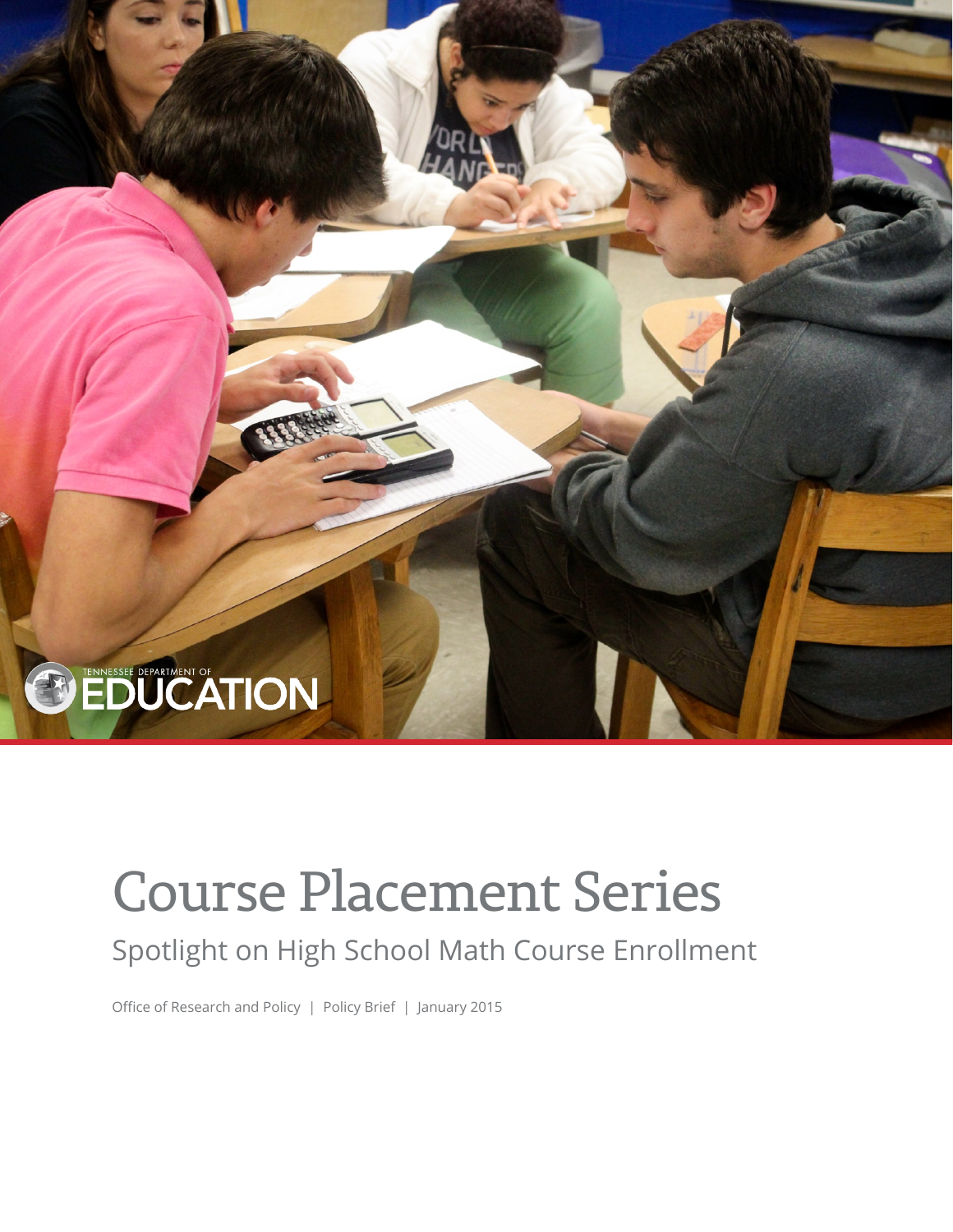## **Executive Summary**

The Tennessee Department of Education explored course enrollment patterns in an effort to better understand in which courses students are enrolling and whether course enrollment policies and procedures are promoting students' interests. This memo focuses on math course enrollment patterns throughout high school by following the 2013-14 twelfth grade cohort.

### *Key Points*

- Requiring Tennessee high school students to receive four math credits led to a dramatic increase in the number of twelfth grade students taking four years of math courses. Prior to the policy, about 60 percent of twelfth graders enrolled in math. Now, over 90 percent do so.
- The most common math course enrollment pattern Algebra I, Geometry, Algebra II, Bridge Math – was followed by 22 percent of the 2013-14 twelfth grade cohort.
- Over one-third of twelfth graders were enrolled in Bridge Math in 2013-14 and 2012-13.
- About 20 percent of the Bridge Math takers in 2012-13 scored above 19 on the math section of the ACT.
- With so many twelfth graders taking Bridge Math and others taking Algebra II, Geometry, or no math course, less than half of twelfth graders took an advanced math course beyond Algebra II.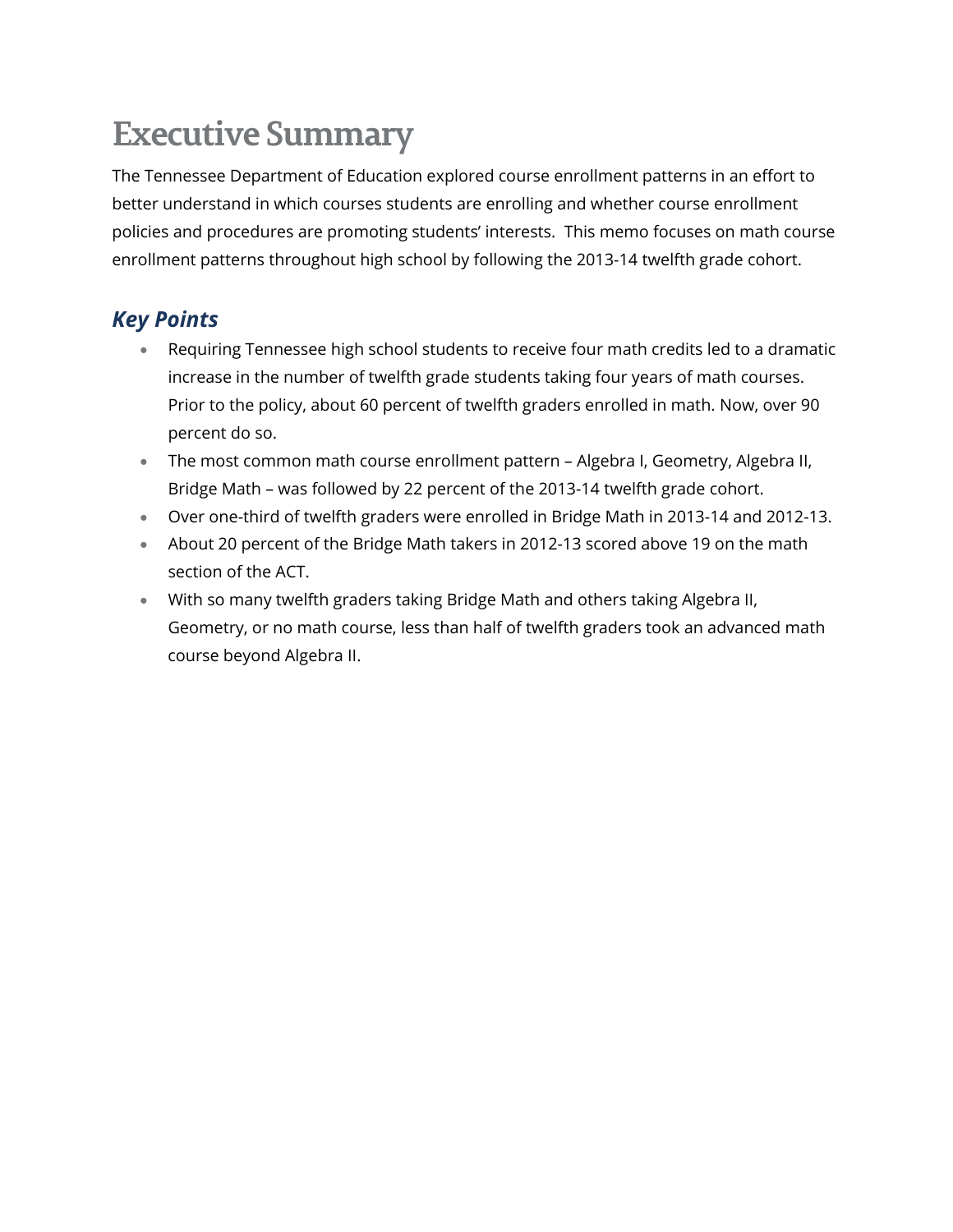### **Course Placement: Spotlight on High School Math Course Enrollment**

#### *How Many High School Math Courses Are Tennessee Students Taking?*

To examine math course enrollment, we followed the 2013-14 twelfth grade cohort. This cohort was the second group of Tennessee high school students required to earn four math credits for graduation from a Tennessee public high school. These credits must include Algebra I, Geometry, and Algebra II or the equivalent, and another mathematics course beyond Algebra I. As shown in Figure 1, this policy change led to a dramatic increase in the number of twelfth grade students taking four years of math courses. $<sup>1</sup>$  $<sup>1</sup>$  $<sup>1</sup>$ </sup>

*This policy change led to a dramatic increase in the number of twelfth grade students taking four years of math courses*



**Figure 1.** Percent of 12th Graders Enrolled in a Math Course over Time

 $\overline{a}$ 

<span id="page-2-0"></span><sup>&</sup>lt;sup>1</sup> About half of students not taking a math course in their twelfth grade year were students with disabilities.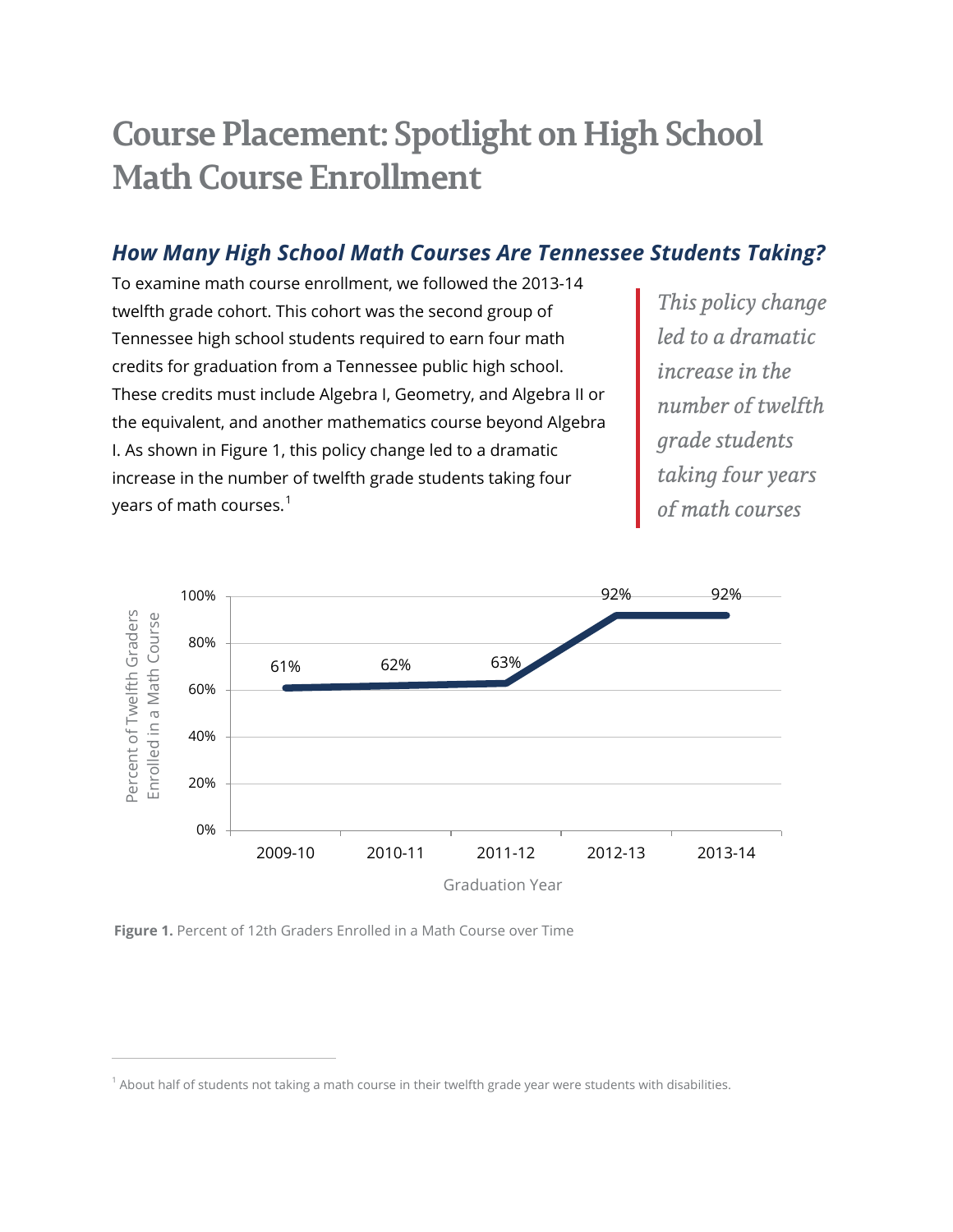#### *Which High School Math Courses Are Students Taking?*

Of the students in the 2013-14 twelfth grade cohort with four years of math course enrollment data, most students (80 percent) took Algebra I in ninth grade, with the remainder mostly taking either Geometry (17 percent) or Algebra II (3 percent). In tenth grade, most students took Geometry (64 percent) or Algebra II (27 percent), but many students (7 percent) repeated Algebra I. By eleventh grade, there is more variation in which courses students take. The most common courses were Algebra II (62 percent), Pre-Calculus (14 percent), Geometry (13 percent), and Advanced Algebra and Trigonometry (AAT; 6 percent). The most popular course taken by twelfth graders was Bridge Math.

Figure 2 shows the most common math course enrollment patterns. The percentage in the twelfth grade year indicates the percentage of twelfth graders who followed the course pattern. For example, the most common pattern – Algebra I, Geometry, Algebra II, Bridge Math – was followed by 22 percent of the cohort. The four patterns in Figure 2 account for less than half of the patterns followed by the cohort. This is largely because there is a wide variation of math courses taken by students in their eleventh and twelfth grade years.



**Figure 2.** Most Common Math Course Enrollment Patterns for 2013-14 Twelfth Graders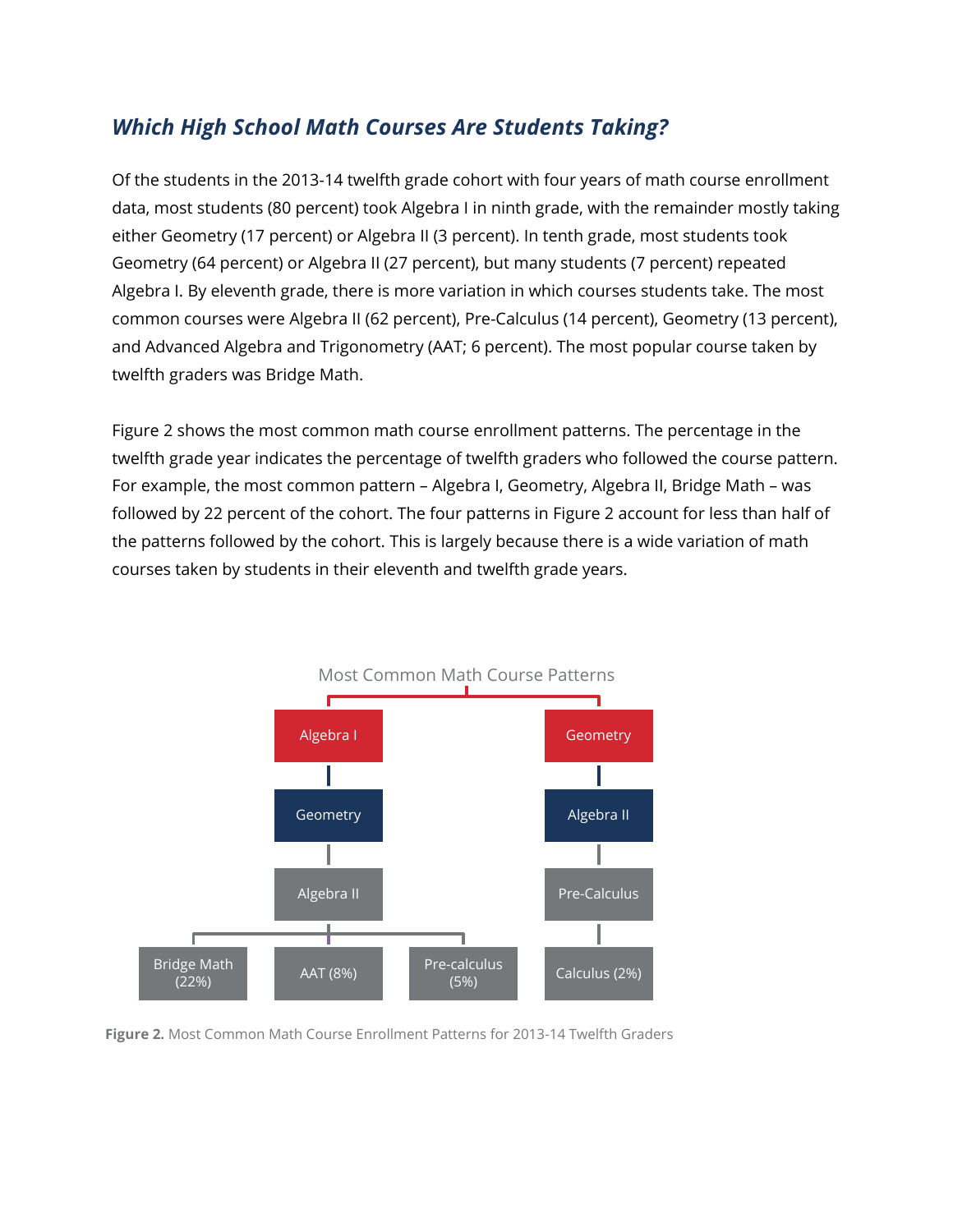Figure 3 shows the breakdown of courses taken by twelfth graders in 2013-14. Over one-third of twelfth graders were enrolled in Bridge Math in 2013-14 and 2012-13. Bridge Math is a remedial math course designed for students who have not scored 19 or higher on the ACT by the beginning of the senior year. Yet, about 20 percent of the Bridge Math takers in 2012- 13 actually scored above 19 on the math section of the ACT.

*Over one-third of twelfth graders were enrolled in Bridge Math in 2013-14 and 2012-13.*

It is concerning both that so many students are enrolled in Bridge Math due to their ACT scores indicating a need for remediation and that about one-fifth of Bridge Math takers could be taking higher-level math courses. Research has found that taking advanced math courses beyond Algebra II has a direct impact on future earnings. [2](#page-4-0) With so many students taking Bridge Math and others taking Algebra II, Geometry, or no math course, less than half of twelfth graders in the cohort were taking an advanced math course in twelfth grade.



**Figure 3.** 2013-14 Twelfth Grade Math Course Enrollment

 $\overline{a}$ 

<span id="page-4-0"></span><sup>2</sup> Klepfur, K. & Hull, J. (2012). High school rigor and good advice: Setting up students to succeed. Alexandria, VA: Center for Public Education; Adelman, C. (2006). The toolbox revisited: Paths to degree completion from high school through college. Washington, DC: U.S. Department of Education.